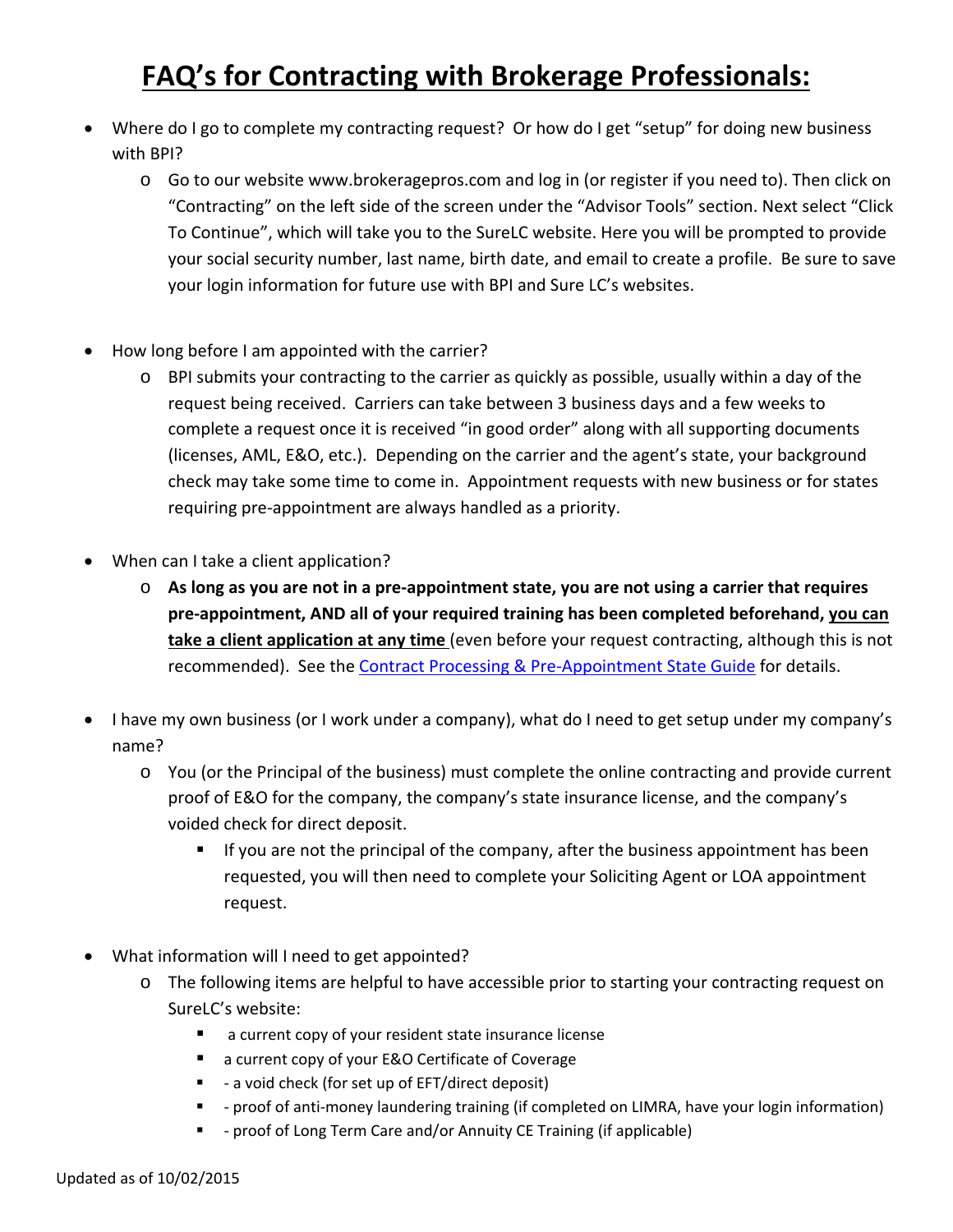- Is there anything additional needed for an Annuity or Long Term Care (LTC) appointment?
	- o Yes, with Long Term Care and/or Annuity related sales, there is additional training required prior to taking the client's application.
		- For Annuities: more states are beginning to adopt the NAIC Suitability Model Regulation in their state, meaning that there is required CE for the state. There is also (usually) Carrier required specific product training which MUST be completed prior to taking a client application. See www.clearcert.com for state‐by‐state rules and links to training options.
		- For LTC: most states have a required LTC course (that may or may not be recriprocal to other states). The LTC CE Training is required for any product with an LTC rider or aspect. See www.clearcert.com for state-by-state rules and links to training options.
- What is E&O Coverage, do I need it, and where do I get it?
	- o E&O Coverage is also known as Errors & Omissions Insurance. It is basically like "malpractice insurance" for Financial Advisors and Insurance Sales Agents. E&O coverage is generally required to be current prior to sale or solicitation of new business. If you work with a Broker Dealer, you will have to request a copy of your coverage with them. See **E&O Options** for some available to get coverage.
- What is AML training, how often do I need to complete, and where do I go to take it?
	- o AML is also known as Anti‐Money Laundering and is training required industry‐wide. This training is typically required every two years (although some carriers require the "latest" AML course to be done, so training may be required more frequently). You will need to submit "Proof of your AML Training" – in the SureLC system you can input your LIMRA login information OR if you have a different AML provider, you will need to enter the details and upload your certificate. See AML Course Provider Information for options with training. LIMRA is free, but does not issue certificates of completion.
- If I live in AZ and have my insurance license, but my case is in MN where do I go to add a non-resident insurance producer license?
	- o Go to the National Insurance Producer Registry at www.nipr.com, select "Apply for a License", and follow the steps to request a new license. You will need to pay for a non-resident producer license based on whatever that state charges for their licenses. This request can take a few hours up to a few weeks to complete, depending on that state's processing timeframe. You can track the progress on NIPR's website and should not proceed with any client sale or solicitation until your license for their resident state is in good order. You will also need to be sure that your client application is for the correct state as well (meaning if the client lives in MN, you must use the carrier's MN application for that particular product).